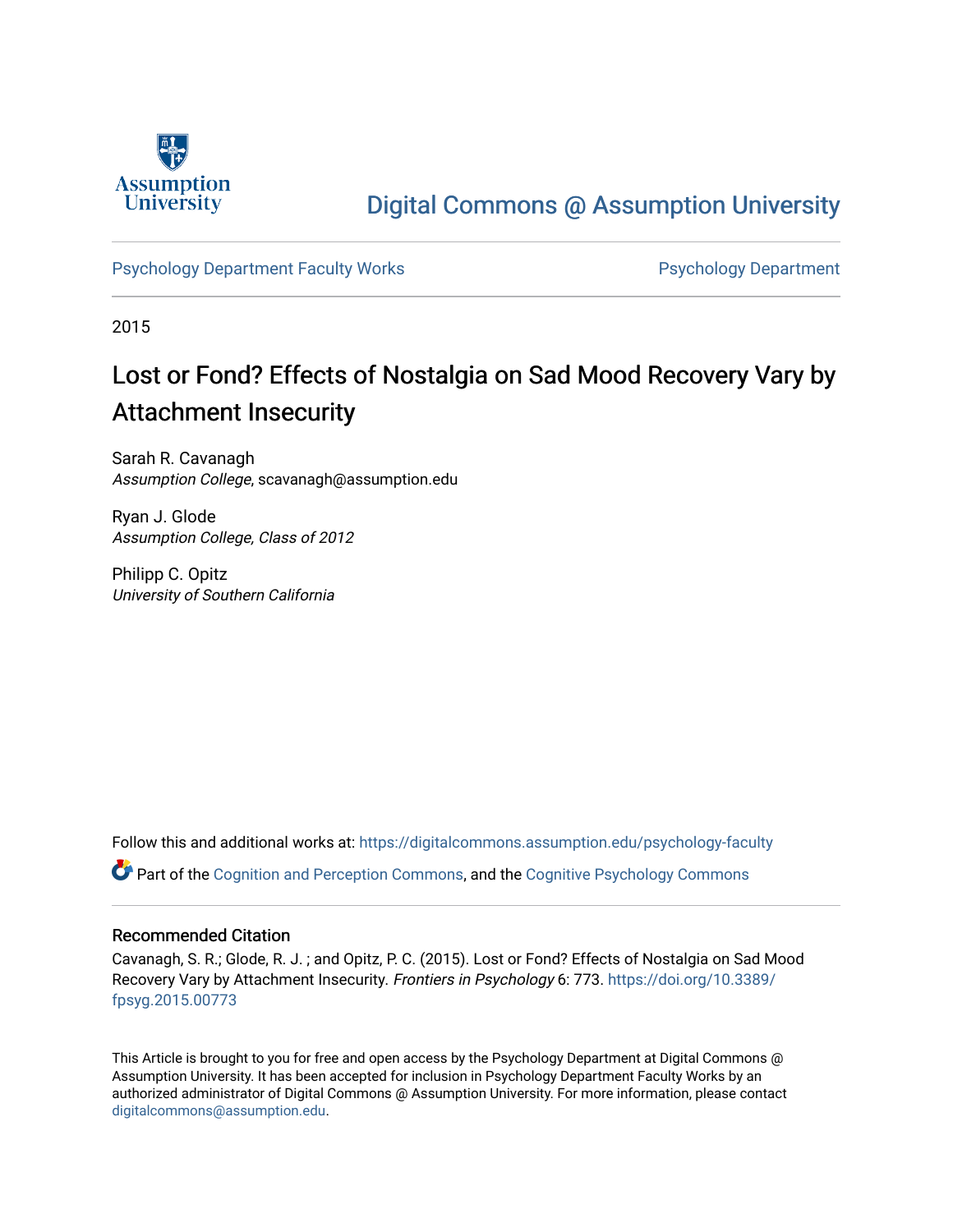

# [Lost or fond? Effects of nostalgia on](http://journal.frontiersin.org/article/10.3389/fpsyg.2015.00773/abstract) sad mood recovery vary by attachment insecurity

## [Sarah R. Cavanagh](http://community.frontiersin.org/people/u/68021)<sup>1\*</sup>, [Ryan J. Glode](http://community.frontiersin.org/people/u/232570)<sup>1</sup> and [Philipp C. Opitz](http://community.frontiersin.org/people/u/127572)<sup>2</sup>

<sup>1</sup> Laboratory for Cognitive and Affective Science, Department of Psychology, Assumption College, Worcester, MA, USA, <sup>2</sup> Emotion and Cognition Laboratory, Davis School of Gerontology, University of Southern California, Los Angeles, CA, USA

Nostalgia involves a fond recollection of people and events lost to time. Growing evidence indicates that nostalgia may ameliorate negative affective states such as loneliness and boredom. However, the effect of nostalgia on sadness is unknown, and there is little research on how social connectedness might impact nostalgia's effects. Grounded in a theoretical framework whereby people with lower levels of attachment insecurity benefit more from nostalgia, we exposed participants to a mortality-related sad mood and then randomly assigned them to reflect on a nostalgic or an ordinary event memory. We examined changes in mood and electrodermal activity (EDA) and found that nostalgic versus ordinary event memories led to a blunted recovery from sad mood, but that this effect was moderated by degree of attachment insecurity, such that participants with low insecurity benefited from nostalgia whereas people with high insecurity did not. These findings suggest that nostalgia's benefits may be tied to the degree of confidence one has in one's social relationships.

#### Keywords: nostalgia, attachment, emotion, emotion regulation, sadness

## Introduction

"True joy is a profound remembering; and true grief the same."—Clive Barker

Nostalgia is an intriguing phenomenon. On the one hand, nostalgia can be positive, imbued with a rosy glow of familiarity and belongingness. On the other hand, it can be negative, accompanied by longing, loss, and frustrated desire. Nostalgia often melds both positive and negative experiences. For instance, one of our participants shares his nostalgic reflection<sup>1</sup>:

"As a family we went to Moosehead Lake after my brother had passed away. My family saw this vacation as a way to escape the feelings of tragedy. It was warm and sunny and we were able to play in our bathing suits. For an hour things felt normal and we were happy. I will always remember that day as the last day I spent with my family before it truly fell apart."

Fitting its blended nature, this nostalgic reflection involves both positive (unity, fun) and negative (death, tragedy) elements. In an attempt to elucidate the prototypical nature of nostalgic experiences, [Hepper et al. \(2012\)](#page-8-0) conducted seven experiments suggesting that nostalgia is a

**OPEN ACCESS** 

#### Edited by:

Gerben A. Van Kleef, University of Amsterdam, Netherlands

#### Reviewed by:

Stefan Sütterlin, Lillehammer University College, **Norway** Christina Röcke, University of Zurich, Switzerland

#### \*Correspondence:

Sarah R. Cavanagh, Laboratory for Cognitive and Affective Science, Department of Psychology, Assumption College, 500 Salisbury Street, Worcester, MA, 01609, USA [sarah.rose.cavanagh@gmail.com](mailto:sarah.rose.cavanagh@gmail.com)

#### Specialty section:

This article was submitted to Emotion Science, a section of the journal Frontiers in Psychology

Received: 26 March 2015 Accepted: 24 May 2015 Published: 10 June 2015

#### Citation:

Cavanagh SR, Glode RJ and Opitz PC (2015) Lost or fond? Effects of nostalgia on sad mood recovery vary by attachment insecurity. Front. Psychol. 6:773. doi: [10.3389/fpsyg.2015.00773](http://dx.doi.org/10.3389/fpsyg.2015.00773)

<sup>&</sup>lt;sup>1</sup>Minor details changed to preserve anonymity. See Supplementary Material for additional representative reflections.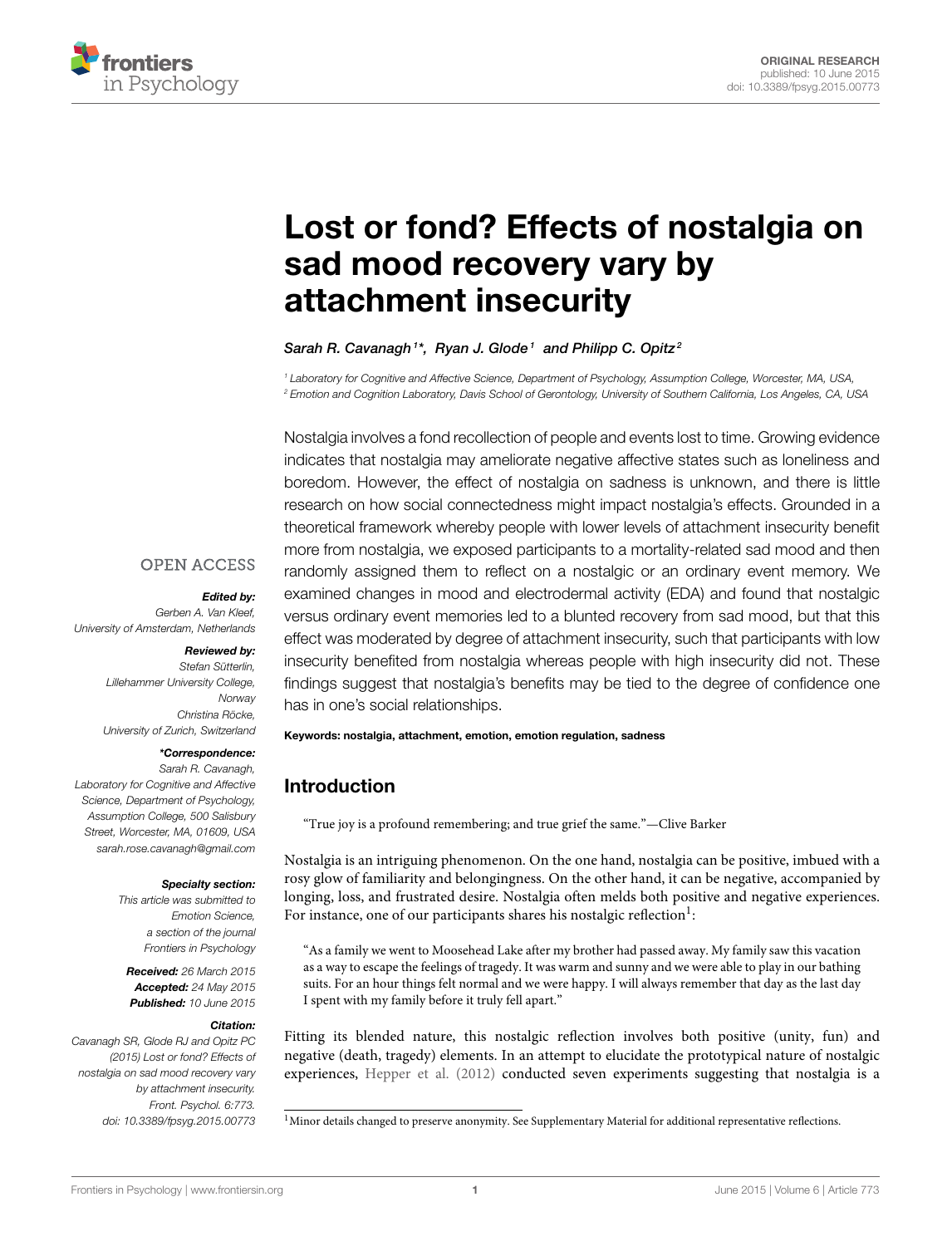complex blend of both cognition and affect, characterized by recalling one's past experiences with central prototypical features of personal meaning, feelings of fondness, and a "rosy glow."

Nostalgia is rather common. A study by [Wildschut et al.](#page-9-0) [\(2006\)](#page-9-0) revealed that 79% of their undergraduate sample endorsed feeling nostalgic "once a week or more." Negative affect, particularly loneliness, was the most reported elicitor of nostalgia. The authors also demonstrated that a negative mood induction resulted in higher state nostalgia than a positive or neutral induction. Subsequent research has supported the idea that a variety of negative affective states trigger nostalgic recollections, including social exclusion [\(Seehusen et al., 2013\)](#page-9-1), boredom (van Tilburg et al., [2013\)](#page-9-2), and meaninglessness [\(Routledge et al., 2011\)](#page-8-1).

In terms of the content of nostalgic reflections, [Wildschut et al.](#page-9-0) [\(2006\)](#page-9-0) found that these reflections contain more positive than negative elements and that they feature the self embedded in a close social context. A "redemption" sequence (negative, then positive) is far more common than a "contamination" sequence (positive, then negative). Moreover, among participants asked to list desirable and undesirable features of nostalgia, 33% offered positive affect as a desirable feature, whereas 40% offered sadness as an undesirable feature.

Nostalgia therefore appears to involve an affective sequence whereby negative emotions trigger a nostalgic reverie, which is most often positive, and which ends on a redemptive (albeit often bittersweet) note. This sequence suggests that nostalgia may be instrumental in modulating negative affective states like sadness, either voluntarily or automatically. Indeed, [Stephan et al.](#page-9-3) [\(in press\)](#page-9-3) propose a theoretical model and supporting evidence suggesting that nostalgic experiences may serve to regulate affect. This model proposes that aversive experiences activate nostalgia, which then amplifies positive affective states, thus reflecting "a broader capacity of nostalgia to offset psychological distress and maintain psychological equanimity" (p. 5). In proposing such, the authors suggest that the negative affect automatically triggers the nostalgic memory. There is a rich literature supporting the idea that many of the processes we engage in to regulate our emotions occur involuntarily and even without conscious awareness [\(Mauss et al., 2007\)](#page-8-2), and evidence that negative affective states in particular seem to elicit a tuning in toward positive information in undergraduate participants (DeWall et al., [2011\)](#page-8-3).

Importantly, these associations between nostalgia and recovery from negative affective states may be impacted by the broader social context of the nostalgic reverie. For example, in the reflection shared by our participant above, it is evident that this participant felt that at least some of the social connections present in the nostalgic memory had since been irrevocably lost. It may be that he felt worse following his reflection than would someone who trusts that the social connections associated with his/her nostalgic reflection will extend into the future. Thus, if perceptions of social connectedness are a central feature of nostalgia, the degree of trust people can place in their social networks may influence the effect nostalgia has on affective states.

Nostalgia has indeed been found to increase feelings of social connectedness [\(Hepper et al., 2012\)](#page-8-0). Although social others are of course not suddenly present during nostalgic recall, they do become present in mind. Aptly, [Hertz \(1990\)](#page-8-4) termed this "peopling one's mind." Supporting this peopling of the mind during nostalgia, [Zhou et al. \(2008\)](#page-9-4) observed an indirect effect whereby loneliness increased perceived social support by way of increasing nostalgia. In addition to enriching perceptions of social connectedness, Routledge and colleagues provide evidence that nostalgia (both state and trait) may blunt the effects of terror primed by perceptions of mortality, and that it does so through enhancing a sense of meaning in life [\(Routledge et al., 2008;](#page-8-5) Juhl et al., [2010\)](#page-8-6). Finally, [van Tilburg et al. \(2013\)](#page-9-2) provided evidence that nostalgia also enhances a sense of meaning in the face of induced and dispositional boredom.

These data all suggest that nostalgia can be adaptive, diminishing unpleasant feelings associated with one's own death, and enhancing a sense of meaning. However, an extensive literature suggests that there are large individual differences in whether and to what extent people regulate their affective states, and also whether these attempts are successful (John and Eng, [2014\)](#page-8-7). Considering this, alongside our reasoning that people's broader perception of their social context may inform the emotional outcomes of nostalgia, we propose a theoretical model in which the security of one's attachments may predict the effects of nostalgia on mood.

Adult attachment conceptualizes degree of trust in social relationships [\(Mikulincer et al., 2003\)](#page-8-8), which grew out of Mary Ainsworth's classic literature [\(Ainsworth et al., 1978\)](#page-8-9) on attachment between children and their caregivers. People with more secure attachments may benefit from nostalgia more than people with insecure attachments. If you distrust the reliability of your social relationships, calling them to mind may have little beneficial effect. Indeed, [Wildschut et al. \(2010\)](#page-9-5) illustrated that the relationship between loneliness and nostalgia (including its reparative effects) may be particular to people low in insecure attachment.

Although work on nostalgia and its emotional implications has burgeoned in recent years, there are still notable gaps in our understanding of this elusive state of being. First, nearly all of the work investigating the nature of nostalgia has relied solely on self-reported measures of affect. While the work is commendable, thorough, and theoretically meaningful, studies including more objective measures (e.g., physiological response) are needed, as self-report is an important variable but one that is limited by degree of insight and numerous reporting biases.

Second, we do not know if nostalgia may serve to reduce negative affect other than mortality terror and boredom. To our knowledge, there has been no experimental investigation of whether nostalgia affects sadness, even though sadness is one of the most common negative emotions [\(Carstensen et al., 2000\)](#page-8-10), and is highly relevant to depression, a form of mental distress with devastating costs to the individual and to society (Murray and Lopez, [1996\)](#page-8-11).

These gaps stand in the way of a full understanding of nostalgia's role in people's emotional lives. Clarifying these open questions could refine our theoretical models of nostalgia and potentially pave the way for future applications in therapeutic contexts. We conducted the present study to test whether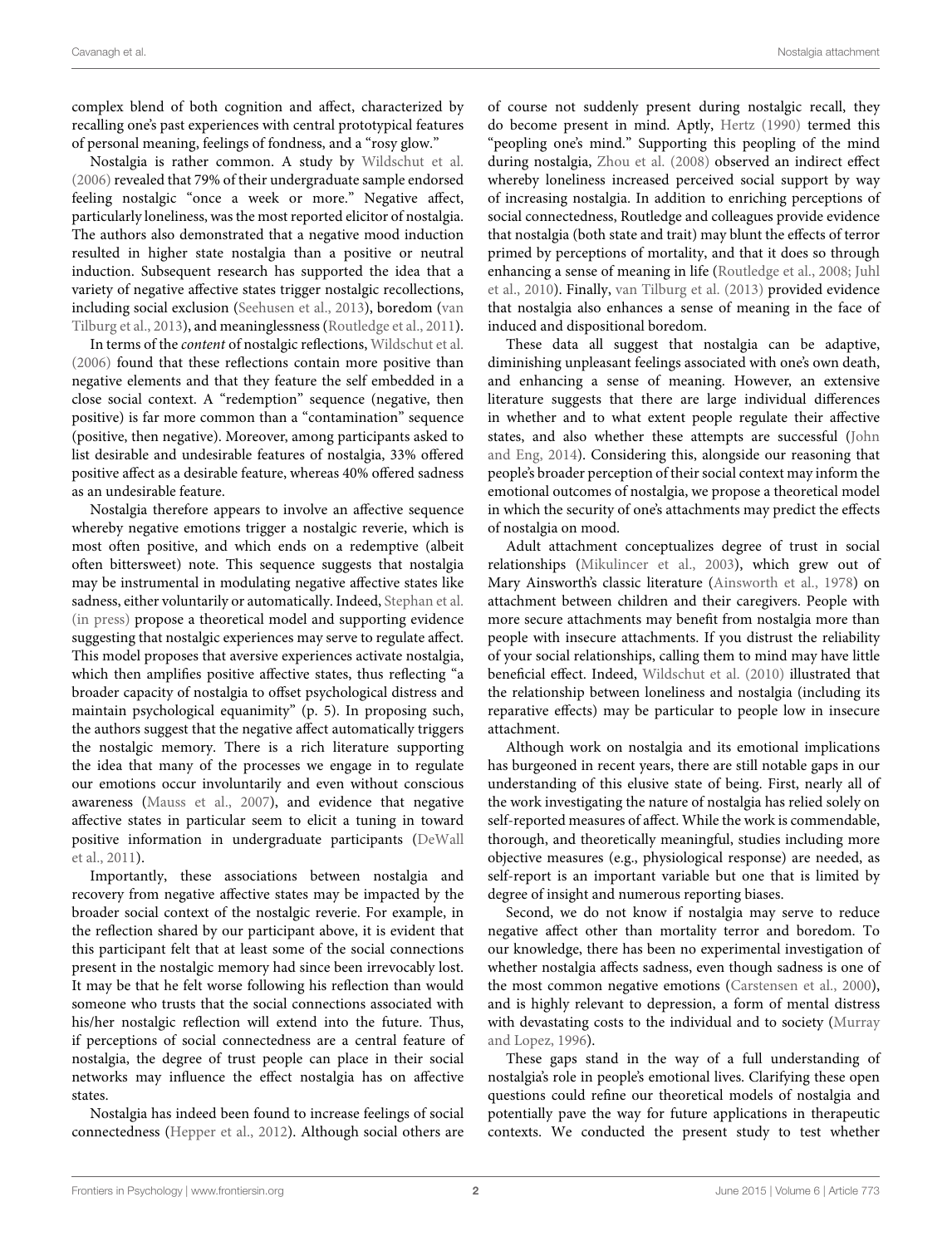calling to mind a nostalgic versus an ordinary event memory would lead to greater recovery from a sadness induction and to evaluate whether attachment insecurity moderated these effects. We focused specifically on mortality-related sadness given the past literature on nostalgia and mortality terror and because the theme of threatened social ties (i.e., loss through death) might be a context in which attachment insecurity might be particularly relevant.

Situated in our review of the past literature and our theoretical model whereby the degree to which one trusts social attachments should impact the effect of nostalgic reflection on a sad mood state, we predicted that: (1) overall, following a mortality-related sad mood induction, people would feel better (i.e., higher decreases in sadness and increases in happiness) when this induction was followed by a nostalgic versus an ordinary event reflection, but that (2) this effect would be moderated by insecurity of attachment, such that people higher in attachment insecurity would not exhibit this nostalgia-related benefit.

## Materials and Methods

#### **Participants**

Seventy-one Assumption College undergraduates participated in this study (43 female; 51 Caucasian, age  $M = 20.19$ ,  $SD = 2.00$ ). The second- and third-largest ethnic groups self-reported as American Indian/Alaskan (six participants) and Hispanic/Latino (five participants). A power analysis for a linear regression analysis with a medium *a priori* effect size of  $f^2 =$ 0.15, power (1-beta) of 0.80, two predictors, and alpha  $=$ 0.05 suggested a necessary N of 68 to detect effects. We are therefore well-positioned to detect effects of interest in our hypothesis tests below. Participants were randomized to one of two memory conditions (nostalgia, ordinary event), described below. All procedures were approved by the Assumption College Institutional Review Board, and participants provided written informed consent.

## Memory Reflection

For the nostalgic/ordinary event memory reflections, we followed the methods of [Hepper et al. \(2012\)](#page-8-0). Participants randomly assigned to the nostalgia condition were given a list of the 12 prototypical features of nostalgia (reminiscence, keepsakes, dwelling, rose-tinted memories, familiar smells, wanting to return to the past, family/friends, longing, feeling happy, childhood, emotions, personal) and asked to "bring to mind an event in your life that is relevant to or characterized by at least five of these features." Also as specified by Hepper and colleagues, participants randomly assigned to the ordinary event memory reflection were encouraged to "bring to mind an ordinary event in your daily life. Specifically, try to think of a past event that is ordinary". Participants were asked to draw forth a memory appropriate to their condition and alert the experimenter when they were ready. In both conditions they were asked to spend 2 min quietly reflecting on the memory, following which they were asked to write a short narrative describing the event they chose. We submitted these narratives to analysis in LIWC (Linguistic Inquiry and Word Count; [Francis and Pennebaker,](#page-8-12) [1993\)](#page-8-12) software to obtain the following scores for these narratives: overall word count, and number of words related to: past, present, future, social words, positive emotion, negative emotion, sadness, and death. See **[Table 1](#page-3-0)** for descriptive statistics on these and all major study variables.

## Mood Ratings

Participants rated their current mood on 11 dimensions (relaxed, sad, amused, energetic, anxious, happy, tired, fearful, irritated, content, bored) on 5-point Likert style scale four times: at Baseline, Pre-Sad Clip, Post-Sad Clip, and Post-Memory. Given the focus of this paper on people's reactions to unpleasant stimuli specifically targeting loss we analyzed the sad and happy items separately rather than more global negative and positive affect ratings<sup>[2](#page-3-1)</sup>. We did not collapse sad and happy into a bipolar mood scale due to our a-priori interest in investigating nostalgia's effects on both negative and positive affect separately, and because the negative correlations between these items were only weak to moderate (see **[Table 2](#page-4-0)**).

<span id="page-3-0"></span>TABLE 1 | Descriptive statistics (means, standard deviations) for major study variables, separately by memory reflection condition.

| Variable                 | Nostalgia<br>mean (SD) | Ordinary event<br>mean (SD) |
|--------------------------|------------------------|-----------------------------|
| <b>SADNESS RATINGS</b>   |                        |                             |
| Pre-clip sad             | 0.343(0.765)           | 0.200(0.531)                |
| Post-clip sad            | 2.800 (0.797)          | 2.686 (1.231)               |
| Post-memory sad          | 1.629 (1.374)          | 0.600(0.775)                |
| <b>HAPPY RATINGS</b>     |                        |                             |
| Pre-clip happy           | 2.229 (1.031)          | 2.171 (1.043)               |
| Post-clip happy          | 0.743(0.886)           | 0.943(0.938)                |
| Post-memory happy        | 2.200 (1.410)          | 1.886 (1.022)               |
| <b>EDA</b>               |                        |                             |
| Neutral aquatic          | 11.238 (9.356)         | 12.489 (10.824)             |
| Sad film clip            | 12.836 (10.459)        | 14.320 (11.426)             |
| <b>NARRATIVE CONTENT</b> |                        |                             |
| Word count               | 67.690 (40.097)        | 52.600 (41.383)             |
| Past words               | 5.116 (4.685)          | 3.599 (5.218)               |
| Present words            | 1.191 (2.147)          | 2.610 (4.210)               |
| Future words             | 0.865(1.980)           | 0.238(0.654)                |
| Social words             | 4.490 (6.357)          | 2.045 (3.921)               |
| Positive emotion words   | 3.180 (2.946)          | 2.161 (2.202)               |
| Negative emotion words   | 1.259 (1.606)          | 0.621(1.341)                |
| Sad words                | 2.249 (2.779)          | 0.697(1.929)                |
| Death words              | 5.349 (5.370)          | 2.437 (4.565)               |
| Attachment insecurity    | 30.324 (9.993)         | 31.426 (10.877)             |

<span id="page-3-1"></span> $^2$ Repeating our analyses using positive and negative affect revealed similar (albeit weaker in the case of negative) results as using the more targeted items. Moreover, while a multiple-item measure of sadness and happiness may have maximized our ability to detect important relationships, single-item measures of mood responses have been demonstrated as reliable and valid by previous research (e.g., Hürny et al., [1996;](#page-8-13) [Zimmerman et al., 2006\)](#page-9-6).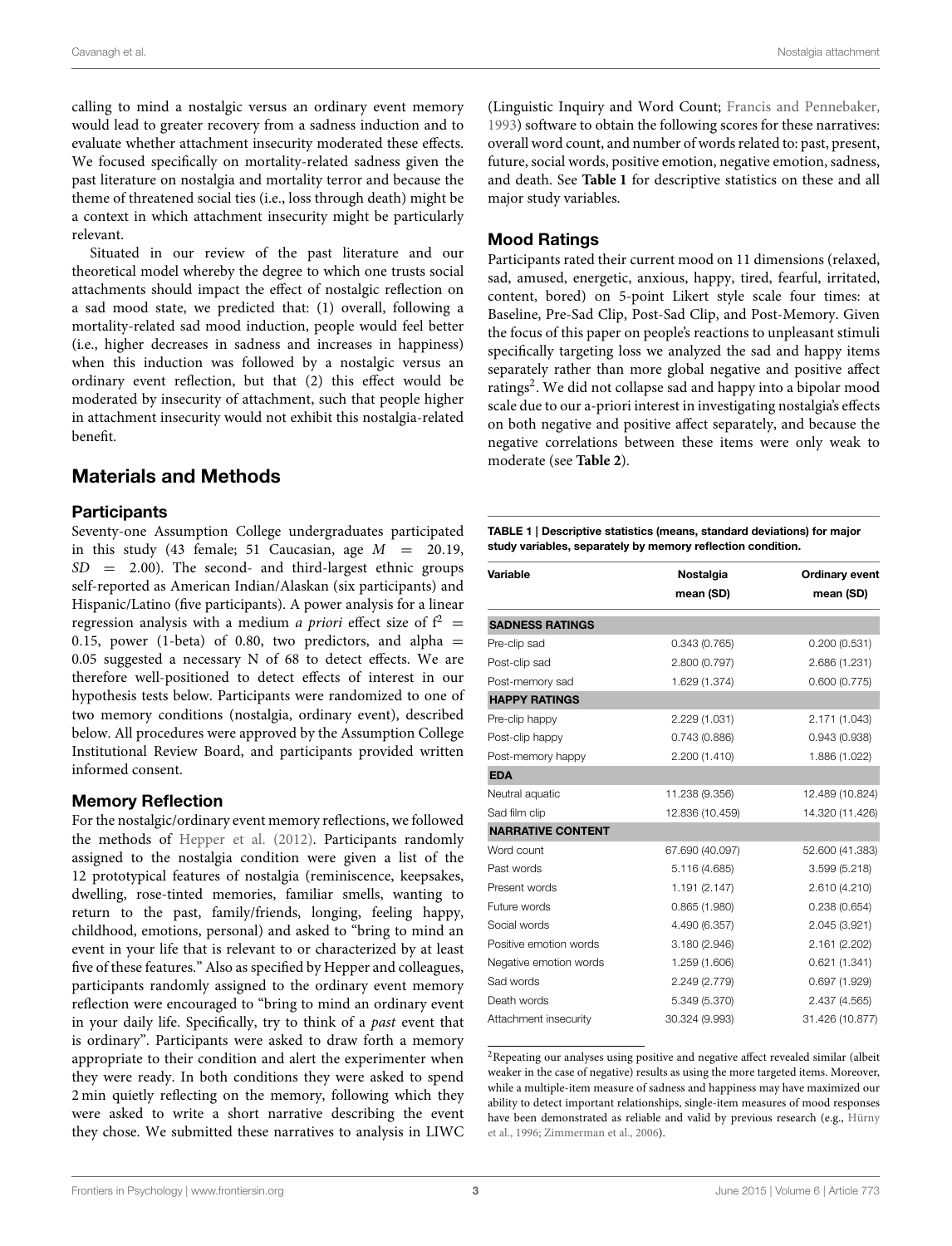<span id="page-4-0"></span>

| TABLE 2   Pearson correlations (and p-values) between happy and sad |  |
|---------------------------------------------------------------------|--|
| ratings at designated times of measurement.                         |  |

|                        | r (p)                   |
|------------------------|-------------------------|
| Pre-clip               | $-0.188(0.199)$         |
| Post-clip              | $-0.260(0.030)$         |
| Post-memory reflection | $-0.484$ ( $< 0.0001$ ) |

## Psychophysiology

Electrodermal activity (EDA) was selected as a pure measure of sympathetic activation of the autonomic nervous system. Two disposable Ag/AgCl electrodes pregelled with 0.5% chloride isotonic gel (1 cm circular contact area) were attached to the distal phalanges of the index and middle fingers on the non-dominant hand. EDA level was recorded with DC coupling and constant voltage electrode excitation at 35 Hz (sensitivity = 0.7nS). Offline, EDA was smoothed with a 1 Hz low-pass filter, decimated to 10 Hz, and further smoothed with a 1-s prior moving average filter. Offline data filtering and reduction were completed using using ANSLAB routines [\(Wilhelm and Peyk, 2005\)](#page-9-7) routines in Matlab (Mathworks, Natick, MA).

We recorded EDA during a neutral aquatic clip (to serve as a neutral comparison to the sad clip) and during the sad film clip. We collected EDA for the entirety of the film clips, and used the mean skin conductance level as our dependent measure. Participants with average EDA levels greater than three standard deviations from the grand mean were excluded<sup>[3](#page-4-1)</sup>.

In a review of the literature on the autonomic profiles of various emotional states, Kreibeig and colleagues [\(Kreibig, 2010\)](#page-8-14) found that when sadness is loss-related and induces crying, sympathetic activation (including increases in skin conductance level) is typically observed, whereas for non-loss, non-crying sadness, sympathetic withdrawal (including decreases in skin conductance level) is typically observed. Studies using film clips were represented in both of these categories, though more studies using film clips found deactivation than activation (for a representative exception, see a paper by the same author (Kreibig et al., [2007\)](#page-8-15) using loss-related film clips). Given the strong theme of loss present in our film clip (parent losing a child) and the anecdotal information that several of our participants used tissues at the conclusion of the sad film clip, we predicted a greater elevation of electrodermal response in the sad film clip measurement than the neutral baseline.

## Adult Attachment

Adult attachment was assessed with 13 items from the Relationship Scale Questionnaire (RSQ; Griffin and Bartholomew, [1994;](#page-8-16) see Supplementary Material for included items). [Brennan et al. \(1998\)](#page-8-17) suggest that the best fitting model for adult attachment involves two dimensions: anxiety, involving fear of separation and an excessive need for approval, and avoidance, involving fear of intimacy and an excessive selfreliance. People scoring high on either (or both) dimension(s) are considered to have insecure attachment, whereas people scoring low on both have secure attachments [\(Wei et al., 2007\)](#page-9-8). We included nine items relevant to anxious attachment (e.g., "I worry about being abandoned") and four items relevant to avoidant attachment (e.g., "I worry about others getting too close to me"). Items were rated on a 5-point scale, from "not at all like me" to "very like me.<sup>[4](#page-4-2)"</sup>

#### Procedure

Following consent and psychophysiological setup, all participants viewed a 5 min, 44 s neutral aquatic clip to establish a low-arousal baseline. All participants then rated their mood (Pre-Sad Clip) and viewed a 6 min, 07 s film clip taken from the movie My Sister's Keeper. This clip portrays a mother's last conversation with her dying teenage daughter, and concludes with the girl's death. Participants rated their mood again (Post-Sad Clip), and then were randomly assigned to engage in either a nostalgic or an ordinary event reflection. Following the memory reflection, participants rated their mood a final time (Post-Memory) and then filled out questionnaires assessing demographic information and the adult attachment measure via SurveyMonkey.com.

## **Results**

## Preliminary Analyses Did We Induce a Sad Mood State?

To determine whether we successfully induced a sad mood state with the film clip, we submitted participants' mood ratings Pre-Sad Clip and Post-Sad Clip to paired samples *t*-tests. This analysis revealed significant increases in sadness from pre- to post- the sad clip,  $t_{(69)} = 18.582$ ,  $p < 0.0001$ ,  $d = 2.858$ , and reductions in happiness,  $t_{(69)} = 10.959$ ,  $p < 0.0001$ ,  $d = 1.310$ . Paired samples t-tests also revealed that average skin conductance levels were significantly higher during the sad clip than during the neutral baseline clip,  $t_{(61)} = 5.581$ ,  $p < 0.0001$ ,  $d = 0.162$ . Moreover, there was a trend toward a positive association between skin conductance level during the sad film clip and changes in rated sadness from Pre-Sad Clip to Post-Sad Clip,  $r_{(62)} = 0.227$ ,  $p = 0.071$ . The direction of this association is consistent with the notion that sympathetic activation during the film clip is associated with increases in sadness participants experienced. Together, these findings suggest a successful induction of a sad mood state.

## Did the Memory Reflection Conditions Differ from One Another in Content of the Reflections?

To explore how the conditions differed in the narrative content of the reflections, we conducted a series of univariate ANOVAs where the between-subjects variable was memory condition and the dependent variables were overall word count, words per sentence, and number of words related to past, present, future, sociality, positive emotion, negative emotion, sadness, and death. The narratives did not significantly differ from one another in overall word count or number of words that related to

<span id="page-4-1"></span><sup>&</sup>lt;sup>3</sup>We also collected corrugator electromyography, but due to multiple problems with the equipment, these data were not analyzed and are not presented.

<span id="page-4-2"></span><sup>4</sup>Other self-report measures were collected for a student thesis but as they are not relevant to the current paper, are not reported.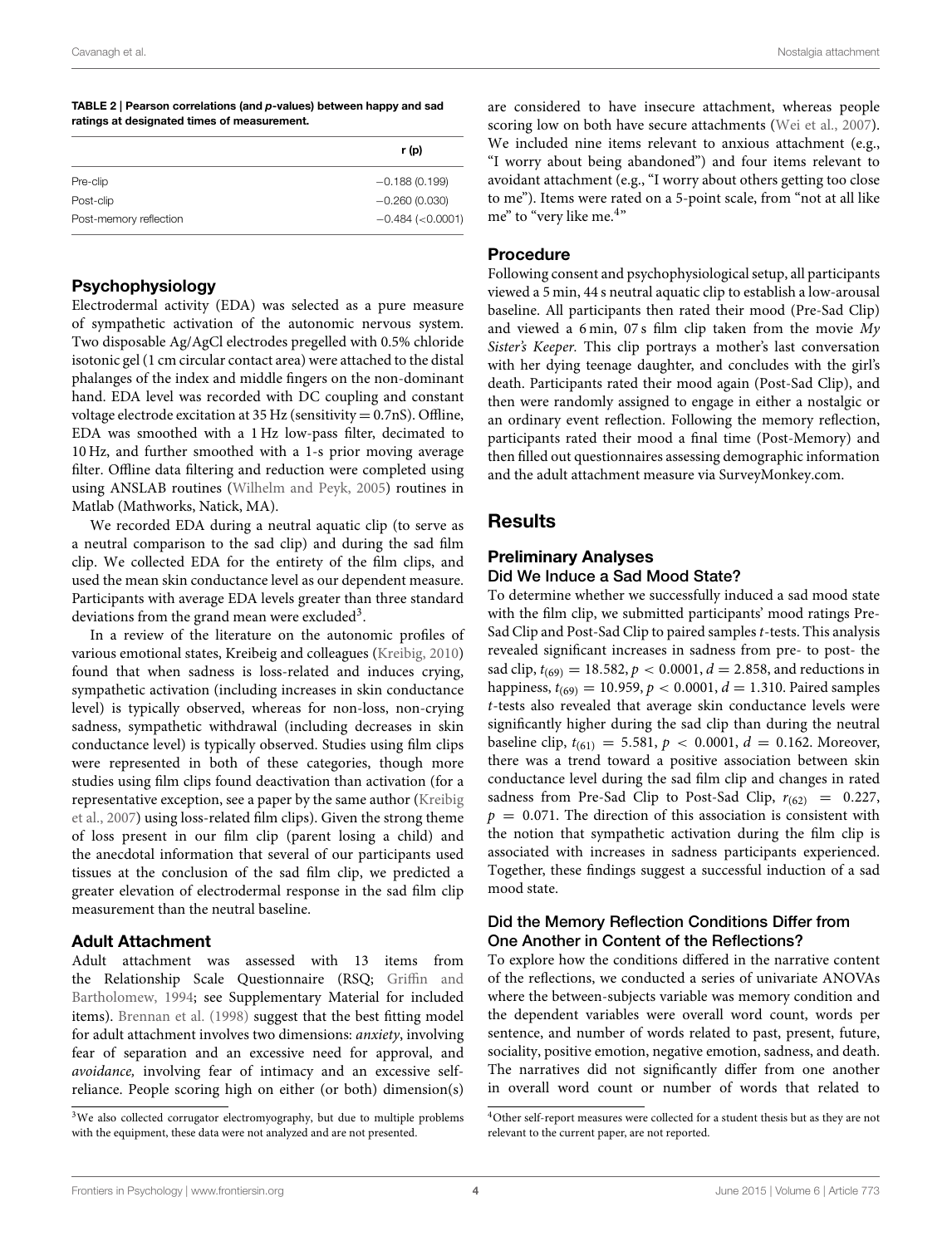past, present, or future, suggesting that participants in the two conditions recalled memories from the past and described them with a similar level of complexity (at least as measured by number of words used to describe said event). The two conditions also did not differ in the number of positive words or negative words used. However, people in the nostalgia condition reported narratives that contained more words related to death ( $p = 0.029$ ,  $\eta^2$ partial = 0.081), sadness ( $p = 0.015$ ,  $\eta^2$ partial = 0.099), and a trend toward more words related to sociality ( $p~=~0.080,~\eta^2$  $partial = 0.053$ ).

## Did the Abbreviated Measure of Adult Attachment Yield Valid Psychometric Properties?

Since we were using an abbreviated measure of a validated scale, we took two approaches to demonstrate that our measure had acceptable psychometric properties. First we examined all of the items together in an exploratory factor analysis to see how the items converged, and then we examined the internal consistency of the subscales and the overall measure using Cronbach's alpha. Both approaches suggested that after dropping one item that did not load well onto the main factor ("I am comfortable without close emotional relationships"), the items loaded onto a single factor. The best fit for the factor analysis, according to the coefficient values and visual inspection of the scree plot, was a single-factor solution. Moreover, Cronbach's alpha was moderate for the subscales (0.864 for anxious and 0.668 for avoidant), whereas it was extremely strong for the scale as a whole (0.904). Therefore, we conceptualized this scale as representing insecure attachment in general, with low scores representing more secure attachment, and high scores representing insecure (fearfulavoidant) attachment.

#### Hypothesis Testing

## Did Engaging in Nostalgic Vs. Ordinary Event Memory Reflections Result in Differential Changes in Self-reported Mood or Electrodermal Activity?

To test whether the nostalgic vs. ordinary event memory reflections resulted in differential changes in mood following the sadness induction, we submitted the mood ratings (sadness, happiness) to three  $2 \times 2$  general linear models (GLMs) with one between-subjects factor (memory reflection: nostalgic, ordinary event) and one within-subjects factor (time: post-sad, postmemory). The GLM for sadness ratings revealed main effects of time,  $F_{(1, 68)} = 103.724$ ,  $p < 0.0001$ ,  $\eta^2$  partial = 0.604 (greater sadness after the film clip than after the memory reflection), a main effect of memory reflection,  $F_{(1, 68)} = 8.024$ ,  $p = 0.006$ ,  $\eta^2$  partial = 0.106 (collapsing across time, greater sadness in the nostalgia condition), and an interaction of time of assessment and memory reflection,  $F_{(1, 68)} = 8.173$ ,  $p =$ 0.006,  $\eta^2$  partial = 0.107 (greater reductions in sadness in the ordinary event memory vs. the nostalgic condition, see **[Figure 1](#page-5-0)**). The GLM for happy ratings revealed a main effect of time of assessment,  $F_{(1, 68)} = 72.479$ ,  $p < 0.0001$ ,  $\eta^2$  $partial = 0.516$  (greater happiness after the memory condition than after the film clip), no main effect of memory condition,  $F_{(1, 68)} = 0.069, p = 0.793, \eta^2 \text{ partial } = 0.001, \text{ and only a}$ 



<span id="page-5-0"></span>condition, illustrating that people in the nostalgic condition had smaller decreases in sadness from post-film clip to post-memory reflection than people in the ordinary event condition. Participants also experienced greater elevations in happiness in the nostalgic condition, but this effect was only a trend  $(p = 0.072)$ .

weak trend toward a significant interaction of time and memory condition,  $F_{(1, 68)} = 3.328$ ,  $p = 0.072$ ,  $\eta^2$  partial = 0.047 (higher increases in happiness in the nostalgia condition). The GLM for EDA revealed a main effect of time of assessment,  $F_{(1, 59)}$  = 37.068,  $p$  < 0.0001,  $\eta^2$  partial = 0.386 (greater EDA in the memory reflection than in the sad mood induction), no main effect of memory condition,  $F_{(1, 59)} = 0.055$ ,  $p =$ 0.816,  $\eta^2$  partial = 0.001, and no interaction of time and memory condition,  $F_{(1, 59)} = 0.131$ ,  $p = 0.718$ ,  $\eta^2$  partial = 0.002.

## Were Individual Differences in Attachment Insecurity Predictive of Mood Change Following Memory Reflection?

To test whether attachment insecurity moderated the relationship between memory condition and sadness recovery, we computed separate linear regression models using PROCESS in SPSS [\(Hayes, 2013\)](#page-8-18) for sadness and happiness changes. For sadness, we used as the dependent measure difference scores computed as (Post-Film sadness ratings—Post-Memory Reflection sadness ratings), where higher scores indicate greater reductions in sadness (thus conceptualizing mood recovery). Conversely, for happiness, we used as the dependent measure difference scores computed as (Post-Memory sadness ratings— Post-Film sadness ratings), where higher scores indicate greater elevations in happiness (thus conceptualizing mood recovery).

The models were constructed such that memory condition predicted mood changes (changes in sadness, happiness). We entered relationship attachment as the moderator of this relationship to test whether the association between nostalgia condition and mood changes depends on the degree to which one trusts one's social relationships.

For sadness, the overall model was significant,  $R^2 = 0.216$ ,  $F_{(3, 65)} = 5.958, p = 0.001$ . Memory condition exhibited near-significant trend toward predicting lower sadness recovery,  $b = -1.9007$ ,  $p = 0.056$ , 95% CI [-3.8529, 0.0516]. Moreover, levels of insecure attachment did predict lower sadness recovery,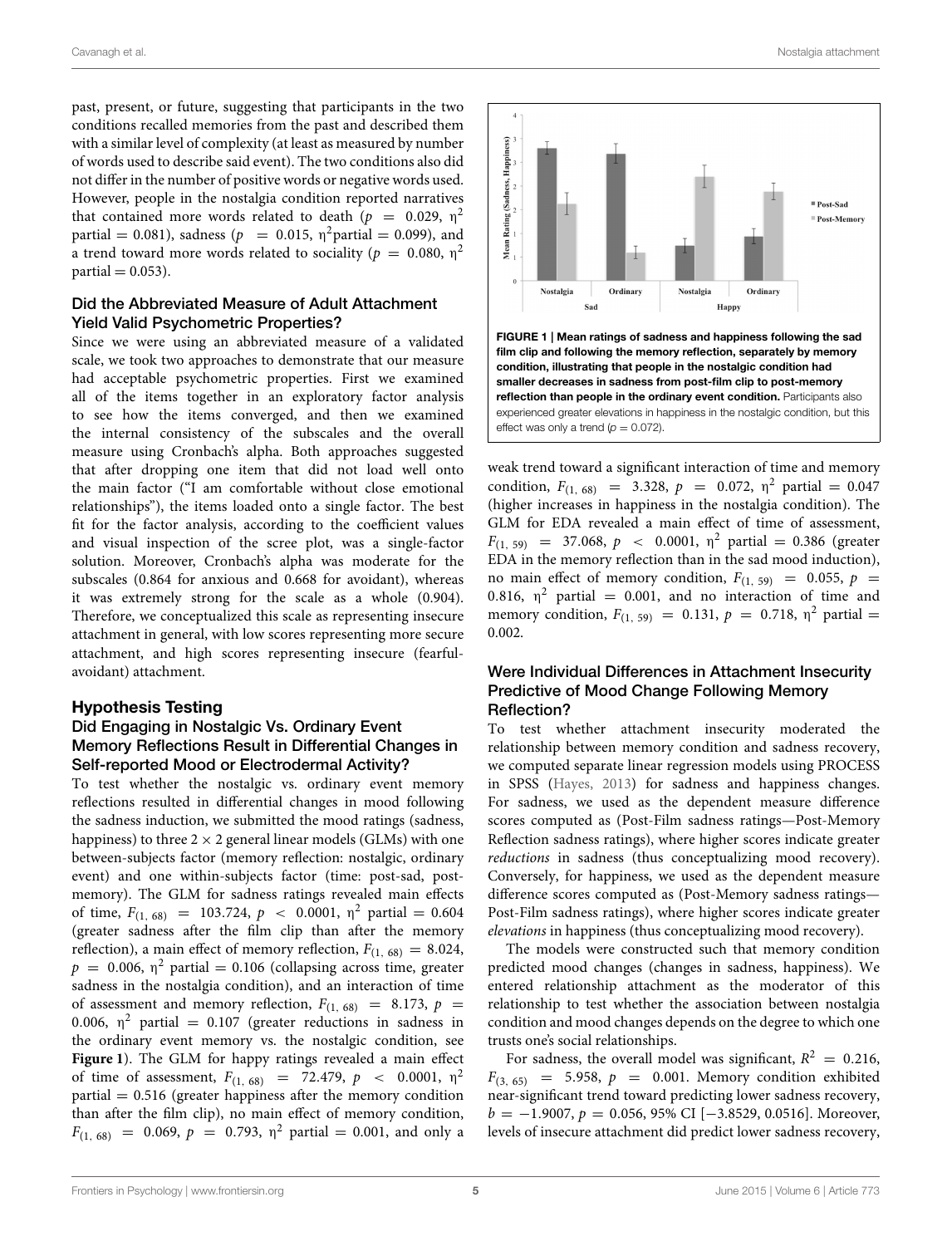

<span id="page-6-0"></span> $b = -0.1393$ ,  $p = 0.006$ , 95% CI [ $-0.2372$ ,  $-0.0415$ ]. Critically, these two main effects were qualified by an interaction effect of Attachment Insecurity x Memory Condition,  $b = 0.0911$ ,  $p = 0.004, 95\%$  CI [0.0310, 0.1512], where nostalgic memory condition was associated with lower recovery from sadness for those medium to high in attachment insecurity,  $b = 0.9129$ ,  $p = 0.004$ , 95% CI [0.2961, 1.5297] and  $b = 1.859$ ,  $p = 0.0001$ , 95% CI [0.9791, 2.7397], respectively. Importantly, this was not apparent among participants low in attachment insecurity,  $b = -0.0336, p = 0.9392, 95\% \text{ CI} [-0.9085, 0.8414]$  (see **[Figure 2](#page-6-0)**). This result supports our hypothesis that indulging in nostalgia results in lower recovery from mortality-related sadness only in the presence of higher levels of attachment insecurity.

For happiness, the overall model was significant,  $R^2$  = 0.178,  $F_{(3, 65)} = 4.689$ ,  $p = 0.005$ . Here, memory condition significantly predicted happiness elevation,  $b = -2.845$ ,  $p =$ 0.001, 95% CI [−4.524, −1.167]. Moreover, levels of insecure attachment did predict lower happiness elevation,  $b = -0.138$ ,  $p = 0.002, 95\% \text{ CI } [-0.222, -0.054].$  Critically, these two main effects were qualified by an interaction effect of Attachment Insecurity  $\times$  Memory Condition,  $b = 0.078$ ,  $p = 0.004$ , 95% CI [0.026, 0.129], where memory condition was associated with higher elevations in happiness for participants low in attachment insecurity,  $b = -1.252$ ,  $p = 0.002$ , 95% CI [-2.005, -0.500] but not for those medium to high in attachment insecurity,  $b = -0.444, p = 0.100, 95\%$  CI [-0.975, 0.087] and  $b =$ 0.363, p = 0.958, 95% CI [−0.394, 1.120], respectively (see **[Figure 3](#page-6-1)**). This result supports our hypothesis that indulging in nostalgia results in higher elevations of happiness following mortality-related sadness, but only for those low in attachment insecurity.

## **Discussion**

Engaging in a nostalgic reflection following a mortality-related sad mood resulted in significantly lower mood recovery (at

![](_page_6_Figure_7.jpeg)

<span id="page-6-1"></span>least in terms of decreases in sadness) than engaging in an ordinary event memory. Considered by itself, this finding did not support our associated hypothesis. Importantly, however, this effect was moderated by insecurity of attachment, such that nostalgic reflections led to worse recovery in people with medium to high levels of attachment insecurity (lower decreases in sadness and no effect on happiness relative to the control condition) but led to better recovery in people with low levels of insecure attachment (higher elevations in happiness and no effect on sadness relative to the control condition).

## Nostalgic Reflections Led to Lesser Recovery from Sad Mood

Rather than nostalgic reflections benefiting participants' moods overall, we observed a relative blunting of recovery from sadness in the medium and high insecure attachment participants and no difference between nostalgic and ordinary event reflections in the low insecure attachment participants. There are several possible explanations for these effects. It may be that nostalgia is not an effective tool for regulating sadness. Its bittersweet nature may mean that while it can alleviate existential terror [\(Routledge et al.,](#page-8-5) [2008\)](#page-8-5) and boredom [\(van Tilburg et al., 2013\)](#page-9-2), it is less effective for sadness, an emotion already associated with loss. Alternatively, it may be that the lingering of sadness combined with positive affect (we observed numerically higher rates of positive affect in the nostalgic condition, not lower, and people with secure attachments benefited from nostalgia in terms of happiness) is simply reflective of nostalgia's blended nature. Nostalgia may not nullify sadness, but rather introduce a poignant positivity to the still-present negativity.

Nostalgia might have differential effects on other, nonsocial-loss related negative emotions like anxiety or disgust. "Peopling one's mind" may only introduce some positivity to negative experiences when the negative experiences are specifically social. Subsequent examinations may benefit from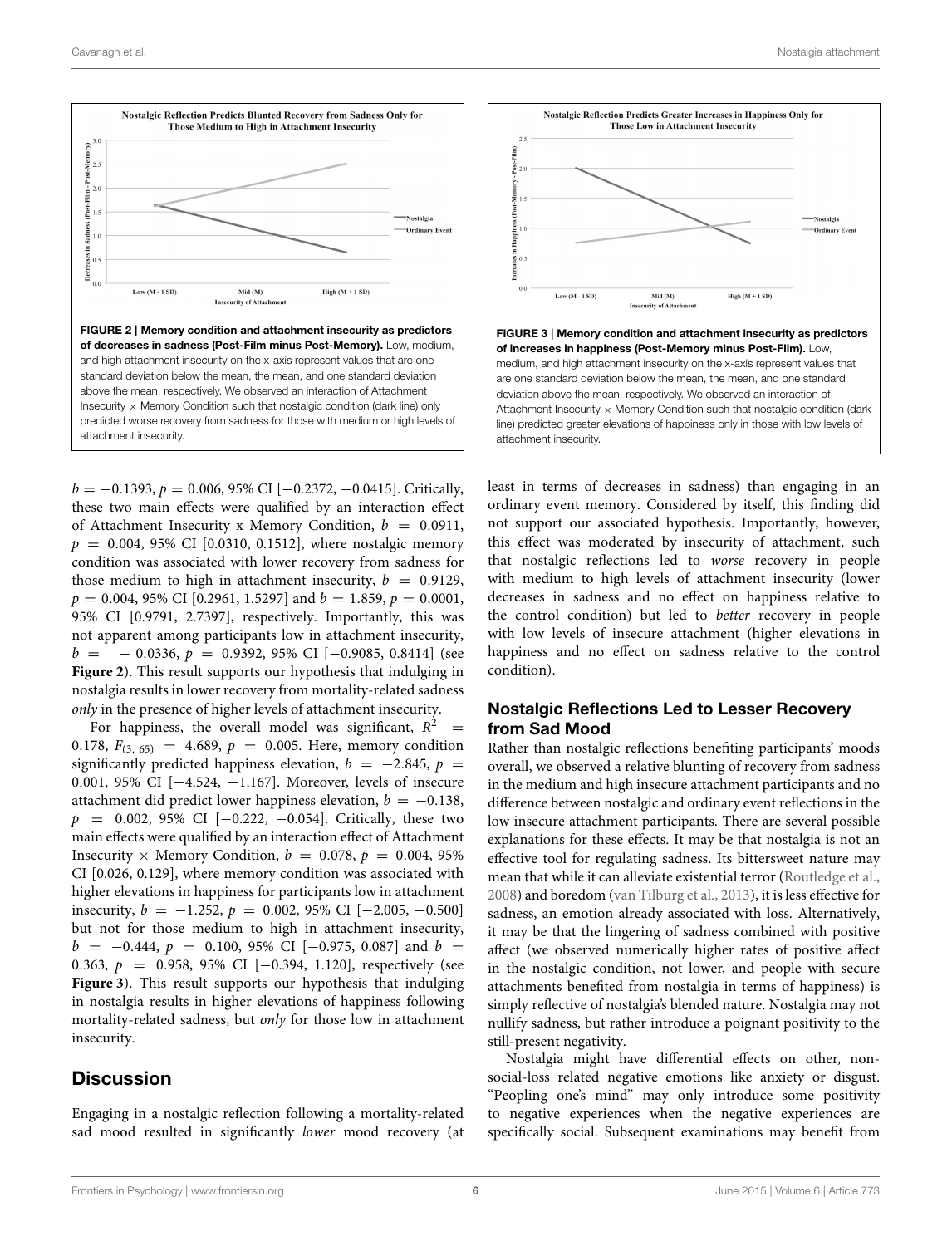a consideration of the effect of nostalgia on these non-social emotions.

Second, it may be that nostalgia was effective in regulating emotion (all participants experienced significant decreases in sadness following the memory reflection), but the ordinary event memory may have been even more effective. Distraction is a very effective form of emotion regulation [\(Sheppes and Meiran, 2007\)](#page-9-9), and thinking of a relatively neutral past event from one's everyday life may have been a welcome distraction from sadness. While having a memory-based neutral control condition is important, future designs could implement additional controls to address distraction. Moreover, the nostalgic memory may have been more cognitively demanding than the ordinary event memory and thus been associated with slower recovery from sad mood. While the reflections did not differ in the number of "past" words used, given the nature of nostalgic memory, participants in the nostalgic condition were probably calling to mind memories of events deeper in the past than the ordinary event condition.

Third, it is unclear whether these observed relationships are unique to the experience of nostalgia. For instance, it could be that one would observe these relationships for any evocation of social experiences, not just ones characterized by nostalgia. Focusing on the "rosy glow" aspect of nostalgia, it could also be that these observed relationships would be present for any overidealized mental simulation characterized by longing, such as fantasizing about an unrequited romance or imagining quitting one's responsibilities to live on a sailboat. Given our desire to clarify the effects of nostalgic experiences in particular, we did not test these other possibilities. Nonetheless, these considerations highlight the fact that nostalgia is a multifaceted experience, and we need more work to investigate which specific aspects (idealization, longing, memory, negativity/positivity, sociality) are contributing to the observed relationships, as well as work that distinguishes it from similar but distinct experiences such as regret [\(Gilovich and Medvec, 1995\)](#page-8-19) or life longings [\(Scheibe et al.,](#page-9-10) [2007\)](#page-9-10).

## Effects of Nostalgia on Sad Mood Moderated by Insecurity of Attachment

When one considers the moderation effect, it appears that these main effects of nostalgia on mood recovery are being driven by those with medium to high levels of attachment insecurity. Underscoring [Wildschut et al.'s \(2010\)](#page-9-5) past findings regarding loneliness, nostalgia's reparative effects may be reserved for those with the perception that their social connections are stable. Nostalgia may deliver warm, connected memories from the past in order to create feelings of safety and meaning for the future—but only if you can trust your relationships to remain stable into that unknown future. This finding joins a growing literature on retrospective and prospective mental simulation [\(Markman and Dyczewski, 2013\)](#page-8-20) and is consistent with research by [Cheung et al. \(2013\)](#page-8-21) suggesting that nostalgia might increase optimism for the future—but qualifies a boundary condition where this may only be true for those with secure attachments. In any consideration of therapeutic applications of nostalgia, especially for those struggling with losses such as bereavement, it might be worthwhile to first consider the security of a person's existing attachments so as not to inadvertently make people feel worse.

Of course, attachment insecurity is only one measure of the quality of one's social relationships. Size and quality of one's social network, perceived social support, and frequency of positive social interactions are just a few measures that could relate to either/both attachment insecurity and response to nostalgia. Moreover, past social experiences could relate to both current attachment insecurity and one's particular reaction to nostalgia. Any of these potential third variables could explain the observed relationship between attachment insecurity and nostalgia, or could contribute their own effects. Future research is indicated to tease out these complicated relationships between social history, social perceptions, and response to nostalgia.

## Strengths and Limitations

Strengths of this paper include the experimentally controlled investigation of nostalgia's effects on a common and sometimes destructive mood (sadness), the inclusion of multiple channels of the emotional response (self-report, physiology), and the partial confirmation of our theoretical model predicting that nostalgia's ability to reduce negative affect and bolster positive affect after a sad mood induction may vary by one type of social connectedness (adult attachment).

In terms of limitations, we do not know whether our results are specific to sadness or generalizable to other forms of negative affect. Given that other researchers have found restorative effects of nostalgia on mortality terror [\(Routledge et al., 2008\)](#page-8-5) and boredom [\(van Tilburg et al., 2013\)](#page-9-2), these results may indeed be specific to mortality-related sadness. Future research will need to tease out which negative affective states are positively and negatively affected by nostalgia, including varieties of sadness not related to personal loss. Second, while we collected physiological data, our significant findings were all in the domain of selfreport. As EDA is a relatively non-specific measure of autonomic arousal activity [\(Dawson et al., 2007\)](#page-8-22), it may be that nostalgia's blend of both negative and positive emotion make this a nonideal measure for assessing reaction to nostalgia. Third, our measure of attachment insecurity was limited in nature. Though our measure demonstrated high levels of internal consistency, these results need to be replicated with a full, psychometrically validated scale.

Fourth, we acknowledge that including our attachment measure after the sadness and memory reflections could have resulted in differential self-reported attachment levels by condition (i.e., state effects). However, we were concerned that had we included the attachment measure first, it may have primed participants to think about the security of their relationships before the sadness induction and memory reflection and thus altered their reactions to these manipulations. Moreover, in our design, participants engaged in a series of tasks between the memory reflection and completion of questionnaires, including writing out the content of the reflections, being detached from psychophysiological equipment, and the completion of mood ratings and other measures. Therefore, we had good reason to expect that these intermediate tasks would weaken or nullify any potential priming effects. Thankfully, the concern that our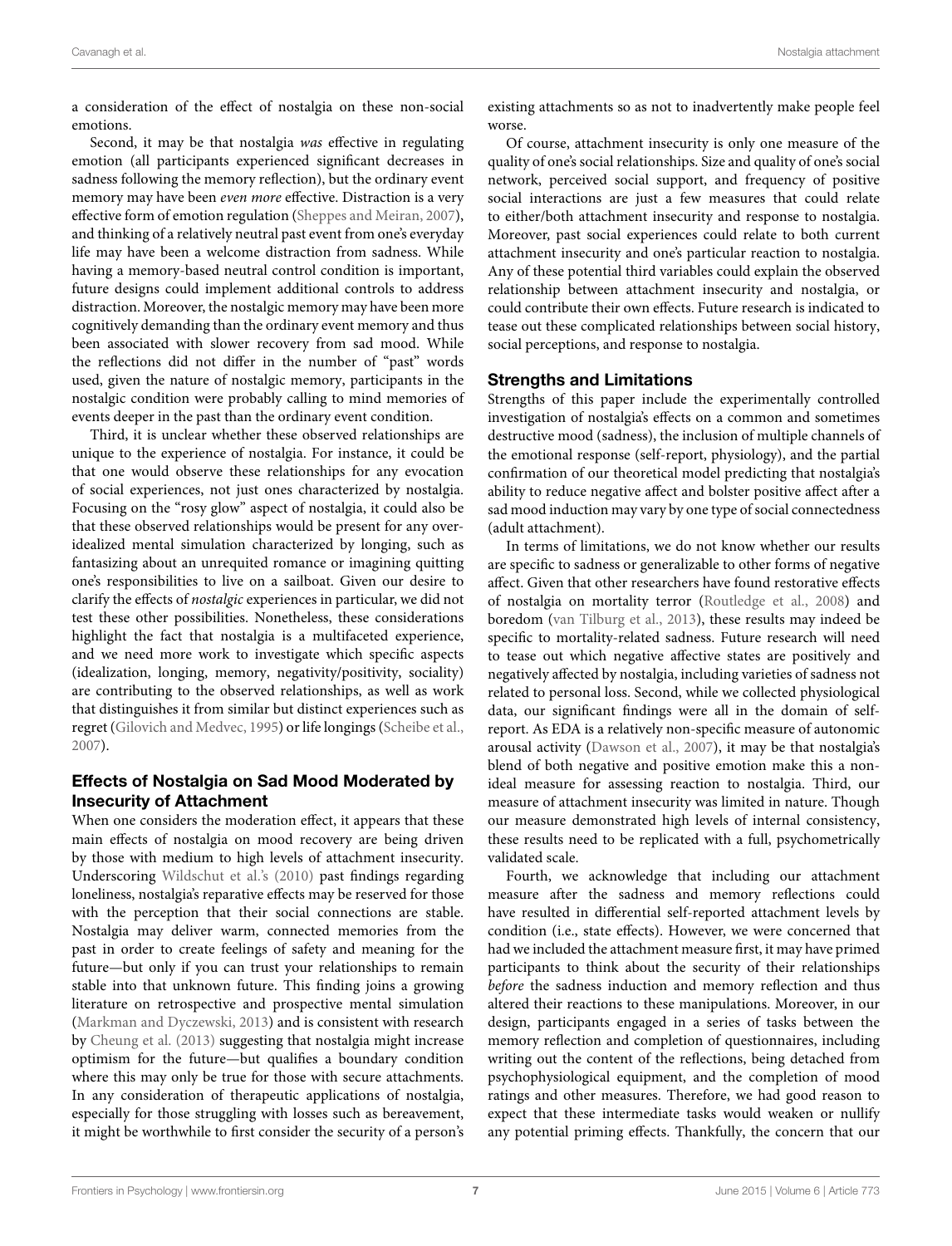memory manipulations would differentially impact ratings of attachment insecurity did not manifest in the present data, as there was no suggestion of differences in attachment insecurity between the nostalgic and the ordinary event conditions,  $F_{(1, 67)} = 0.192, p = 0.663, η<sup>2</sup>$  partial = 0.003. However, in future work we recommend that participants complete such measures in a pre-screening to avoid confounds in either direction.

Finally, while laboratory investigations of affective phenomena like nostalgia constitute an important first step, a true understanding of the role nostalgia plays in people's emotional lives will require more sophisticated methodology that explores the causes, correlates, and effects of nostalgia in an intra-individual design sensitive to the effects of situational context.

## Conclusions and Future Directions

In conclusion, the poignant nature of nostalgia and the likelihood that sadness may elicit memories of loss may mean that engaging in nostalgia leads to a lingering of sadness. Intriguingly, this effect seemed to vary by one's trust in relationships, such that those with insecure attachments responded more negatively to nostalgia and those with more secure attachments respond more positively. Future research should clarify whether these effects are specific to sadness, whether subtypes of insecure attachment relate differently to nostalgia's effects, and whether choosing a

## References

- <span id="page-8-9"></span>Ainsworth, M. S., Blehar, M. C., Waters, E., and Wall, S. (1978). Patterns of Attachment: A Psychological Study of the Strange Situation. Hillsdale, NJ: Erlbaum.
- <span id="page-8-17"></span>Brennan, K. A., Clark, C. L., and Shaver, P. R. (1998). "Self-report measurement of adult attachment: an integrative overview," in Attachment Theory and Close Relationships, ed J. A. Simpson and W. S. Rholes (New York, NY: Guilford Press), 46–76.
- <span id="page-8-10"></span>Carstensen, L. L., Pasupathi, M., Mayr, U., and Nesselroade, J. R. (2000). Emotional experience in everyday life across the adult life span. J. Pers. Soc. Psychol. 79, 1–12. doi: 10.1037/0022-3514.79.4.644
- <span id="page-8-21"></span>Cheung, W. Y., Wildschut, T., Sedikides, C., Hepper, E. G., Arndt, J., and Vingerhoets, A. J. J. M. (2013). Back to the future: nostalgia increases optimism. Person. Soc. Psychol. Bull. 39, 1484–1496. doi: 10.1177/0146167213 499187
- <span id="page-8-22"></span>Dawson, M. E., Schell, A. M., and Filion, D. L. (2007). "The electrodermal system," in Handbook of Psychophysiology, 3rd Edn., eds J. T. Cacioppo, L. G. Tassinary, and G. Bernston (New York, NY: Cambridge University Press), 159–181.
- <span id="page-8-3"></span>DeWall, C. N., Twenge, J. M., Koole, S. L., Baumeister, R. F., Marquez, A., and Reid, M. W. (2011). Automatic emotion regulation after social exclusion: tuning to positivity. Emotion 11, 623–636. doi: 10.1037/a0023534
- <span id="page-8-12"></span>Francis, M., and Pennebaker, J. W. (1993). LIWC. Linguistic Inquiry and Word Count (Technical Report). Dallas, TX: Southern Methodist University.
- <span id="page-8-19"></span>Gilovich, T., and Medvec, V. H. (1995). The experience of regret: what, when, and why. Psychol. Rev. 102, 379–395.
- <span id="page-8-16"></span>Griffin, D. W., and Bartholomew, K. (1994). Models of the self and other: fundamental dimensions underlying measures of adult attachment. J. Pers. Soc. Psychol. 67, 430–445.
- <span id="page-8-18"></span>Hayes, A. F. (2013). Introduction to Mediation, Moderation, and Conditional Process Analysis: A Regression-Based Approach. New York, NY: Guilford Press.
- <span id="page-8-0"></span>Hepper, E. G., Ritchie, T. D., Sedikides, C., and Wildschut, T. (2012). Odyssey's end: lay conceptions of nostalgia reflect its original Homeric meaning. Emotion 12, 102–119. doi: 10.1037/a0025167
- <span id="page-8-4"></span>Hertz, D. C. (1990). Trauma and nostalgia: new aspects of the coping of aging holocaust survivors. Isr. J. Psychiatry Relat. Sci. 27, 189–198.

nostalgic memory based on the theme of the mood induction impacts the mood effects of the nostalgic reverie.

## Author Contributions

SC, RG, PO designed, conducted, and analyzed the experiment. RJ took primary responsibility for data collection. SC took primary responsibility for the written work, with contributions from RJ and PO at multiple stages of manuscript preparation.

## Acknowledgments

We thank Frank Wilhelm and Peter Peyk for making ANSLAB, a suite of Matlab routines, available as freeware in the SPR Software Repository. We also thank Erin Fitzgerald for her insightful feedback in the design stages of the experiment.

## Supplementary Material

The Supplementary Material for this article can be found online at: [http://journal.frontiersin.org/article/10.3389/fpsyg.](http://journal.frontiersin.org/article/10.3389/fpsyg.2015.00773/abstract) [2015.00773/abstract](http://journal.frontiersin.org/article/10.3389/fpsyg.2015.00773/abstract)

- <span id="page-8-13"></span>Hürny, C., Bernhard, J., Coates, A., Peterson, H. F., Castiglione-Gertsch, M., Gelber, R. D., et al. (1996). Responsiveness of a single-item indicator versus a multi-item scale: assessment of emotional well-being in an international adjuvant breast cancer trial. Med. Care 34, 234–248.
- <span id="page-8-7"></span>John, O. P., and Eng, J. (2014). "Three approaches to individual differences in affect regulation: Conceptualization, measures, and findings," in Handbook of Emotion Regulation, ed J. J. Gross (New York, NY: Guilford Press), 321–346.
- <span id="page-8-6"></span>Juhl, J., Routledge, C., Arndt, J., Sedikides, C., and Wildschut, T. (2010). Fighting the future with the past: nostalgia buffers existential threat. J. Res. Person. 44, 309–314. doi: 10.1016/j.jrp.2010.02.006
- <span id="page-8-14"></span>Kreibig, S. D. (2010). Autonomic nervous system activity in emotion: a review. Biol. Psychol. 84, 14–41. doi: 10.1016/j.biopsycho.2010.03.010
- <span id="page-8-15"></span>Kreibig, S. D., Wilhelm, F. H., Roth, W. T., and Gross, J. J. (2007). Cardiovascular, electrodermal, and respiratory response patterns to fear- and sadness-inducing films. Psychophysiology 44, 787–806. doi: 10.1111/j.1469-8986.2007.00550.x
- <span id="page-8-20"></span>Markman, K. D., and Dyczewski, E. A. (2013). "Mental simulation: looking back in order to look ahead," in The Oxford Handbook of Social Cognition, ed D. E. Carlston (New York, NY: Oxford University Press), 402–416.
- <span id="page-8-2"></span>Mauss, I. B., Bunge, S., and Gross, J. J. (2007). Automatic emotion regulation. Soc. Personal. Psychol. Comp. 1, 146–167. doi: 10.1111/j.1751-9004.2007.00005.x
- <span id="page-8-8"></span>Mikulincer, M., Shaver, P. R., and Pereg, D. (2003). Attachment theory and affect regulation: the dynamics, development, and cognitive consequences of attachment-related strategies. Motiv. Emot. 27, 77–102. doi: 10.1023/A:1024515519160
- <span id="page-8-11"></span>Murray, C. J., and Lopez, A. D. (1996). The Global Burden of Disease: A Comprehensive Assessment of Mortality and Disability from Disease, Injuries, and Risk Factors in 1990 and Projected to 2020. Cambridge, MA: Harvard School of Public Health on behalf of the World Health Organization and the World Bank.
- <span id="page-8-5"></span>Routledge, C., Arndt, J., Sedikides, C., and Wildschut, T. (2008). A blast from the past: the terror management function of nostalgia. J. Exp. Soc. Psychol. 44, 132–140. doi: 10.1016/j.jesp.2006.11.001
- <span id="page-8-1"></span>Routledge, C., Arndt, J., Wildschut, T., Sedikides, C., Hart, C. M., Juhl, J., et al. (2011). The past makes the present meaningful: nostalgia as an existential resource. J. Person. Soc. Psychol. 101, 638–652. doi: 10.1037/a0024292